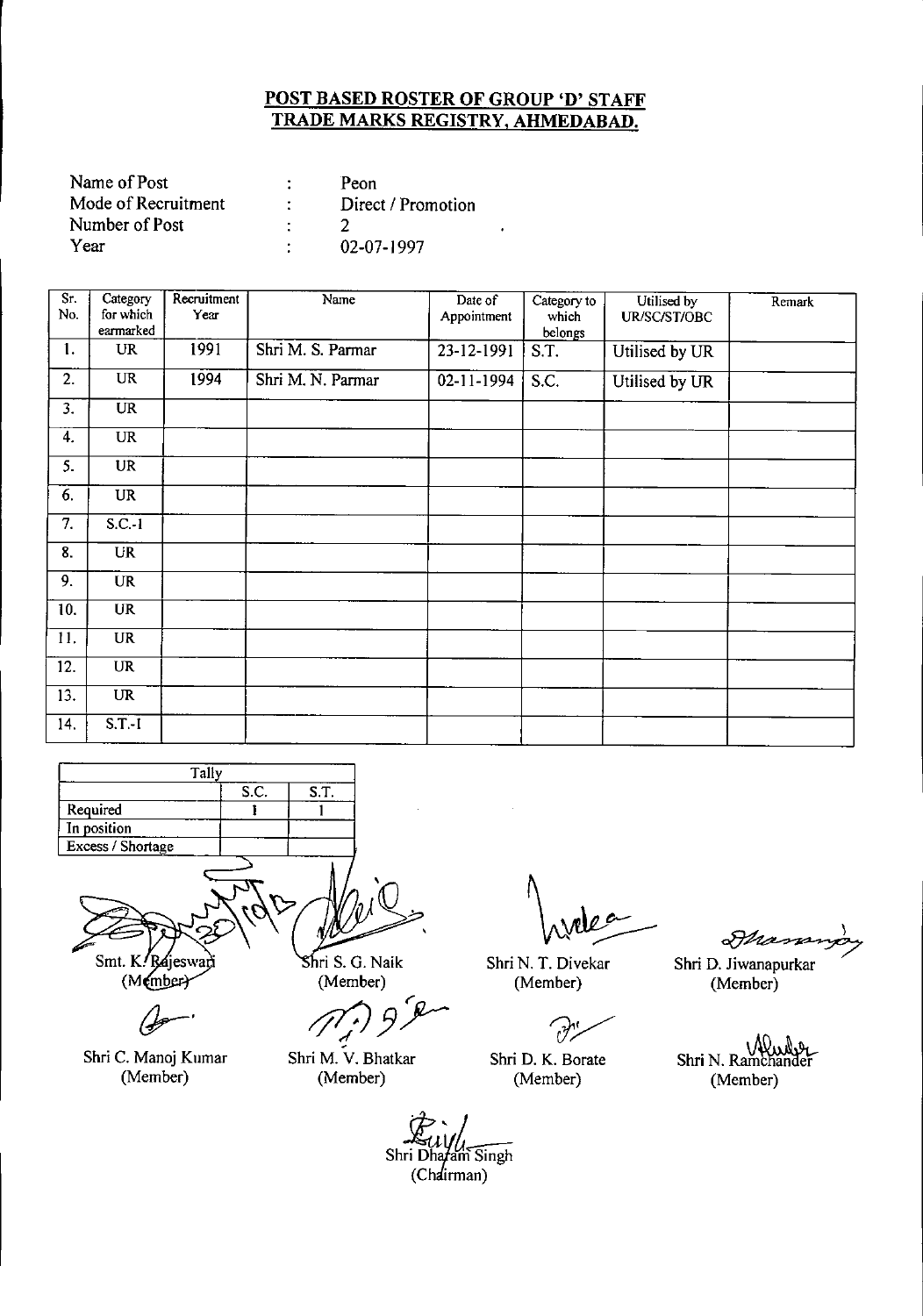| Name of Post        |   | Peon               |
|---------------------|---|--------------------|
| Mode of Recruitment |   | Direct / Promotion |
| Number of Post      | ٠ |                    |
| Year                |   | 31-12-1997         |

| Sr.              | Category               | Recruitment | Name              | Date of     | Category to | Utilised by    | Remark |
|------------------|------------------------|-------------|-------------------|-------------|-------------|----------------|--------|
| No.              | for which              | Үеаг        |                   | Appointment | which       | UR/SC/ST/OBC   |        |
|                  | earmarked              |             |                   |             | belongs     |                |        |
| 1.               | <b>UR</b>              | 1991        | Shri M. S. Parmar | 23-12-1991  | S.T.        | Utilised by UR |        |
| 2.               | <b>UR</b>              | 1994        | Shri M. N. Parmar | 02-11-1994  | S.C.        | Utilised by UR |        |
| $\overline{3}$ . | $\overline{\text{UR}}$ |             |                   |             |             |                |        |
| 4.               | <b>UR</b>              |             |                   |             |             |                |        |
| 5.               | <b>UR</b>              |             |                   |             |             |                |        |
| 6.               | <b>UR</b>              |             |                   |             |             |                |        |
| 7.               | $S.C.-1$               |             |                   |             |             |                |        |
| 8.               | <b>UR</b>              |             |                   |             |             |                |        |
| 9.               | <b>UR</b>              |             |                   |             |             |                |        |
| 10.              | $\overline{\text{UR}}$ |             |                   |             |             |                |        |
| 11.              | <b>UR</b>              |             |                   |             |             |                |        |
| 12.              | <b>UR</b>              |             |                   |             | $\bullet$   |                |        |
| 13.              | <b>UR</b>              |             |                   | $\bullet$   |             |                |        |
| 14.              | $S.T.-1$               |             |                   |             |             |                |        |



Smt. R ⁄Rajesvari

 $(Mehber)$ 

Shri C. Manoj Kumar (Member)

Shri S. G. Naik (Member)

Shri M. V. Bhatkar (Member)

Shri D. K. Borate (Member)

Ihana.

Shri N. T. Divekar Shri D. Jiwanapurkar (Member) (Member)

Shri N. Ram (Member)

Shri Dharam Singh  $(Chairman)$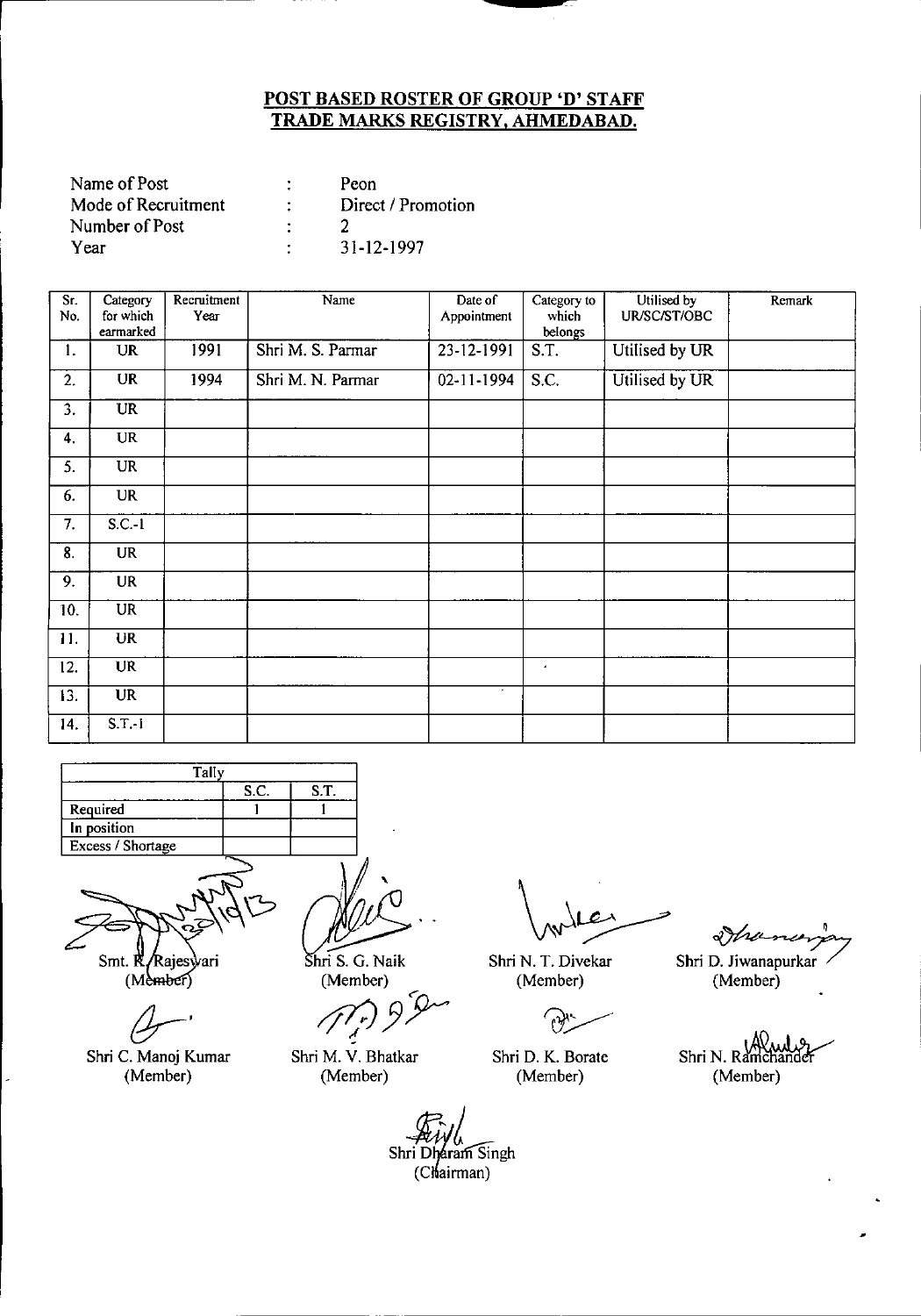| Name of Post        | Peon               |
|---------------------|--------------------|
| Mode of Recruitment | Direct / Promotion |
| Number of Post      |                    |
| Year                | $31 - 12 - 1998$   |

| S.<br>No.        | Category<br>for which    | Recruitment<br>Year | Name              | Date of<br>Appointment | Category to<br>which | Utilised by<br>UR/SC/ST/OBC | Remark |
|------------------|--------------------------|---------------------|-------------------|------------------------|----------------------|-----------------------------|--------|
|                  | earmarked                |                     |                   |                        | belongs              |                             |        |
| 1.               | UR                       | 1991                | Shri M. S. Parmar | 23-12-1991             | S.T.                 | Utilised by UR              |        |
| 2.               | UR                       | 1994                | Shri M. N. Parmar | 02-11-1994             | S.C.                 | Utilised by UR              |        |
| $\overline{3}$ . | $\overline{\mathbf{UR}}$ |                     |                   |                        |                      |                             |        |
| 4.               | $\overline{UR}$          |                     |                   |                        |                      |                             |        |
| 5.               | <b>UR</b>                |                     |                   |                        |                      |                             |        |
| 6.               | <b>UR</b>                |                     |                   |                        |                      |                             |        |
| 7.               | $S.C.-1$                 |                     |                   |                        |                      |                             |        |
| 8.               | <b>UR</b>                |                     |                   |                        |                      |                             |        |
| 9.               | <b>UR</b>                |                     |                   |                        |                      |                             |        |
| 10.              | <b>UR</b>                |                     |                   |                        |                      |                             |        |
| 11.              | <b>UR</b>                |                     |                   |                        |                      |                             |        |
| 12.              | <b>UR</b>                |                     |                   |                        |                      |                             |        |
| 13.              | <b>UR</b>                |                     |                   |                        |                      |                             |        |
| 14.              | $S.T.-1$                 |                     |                   |                        |                      |                             |        |



Smt. K. Rajeswaji (Member)

*{jr-'*

Shri C. Manoj Kumar (Member)

Shri S. G. Naik

(Member)

Shri M. V. Bhatkar (Member)

Shri N. T. Divekar (Member)

Shri D. K. Borate (Member)

Shananja,

Shri D. Jiwanapurkar (Member)

Shri N. Ramchander (Member)

*d?~t\_* Shri Dharam Singh  $(Chain_{man})$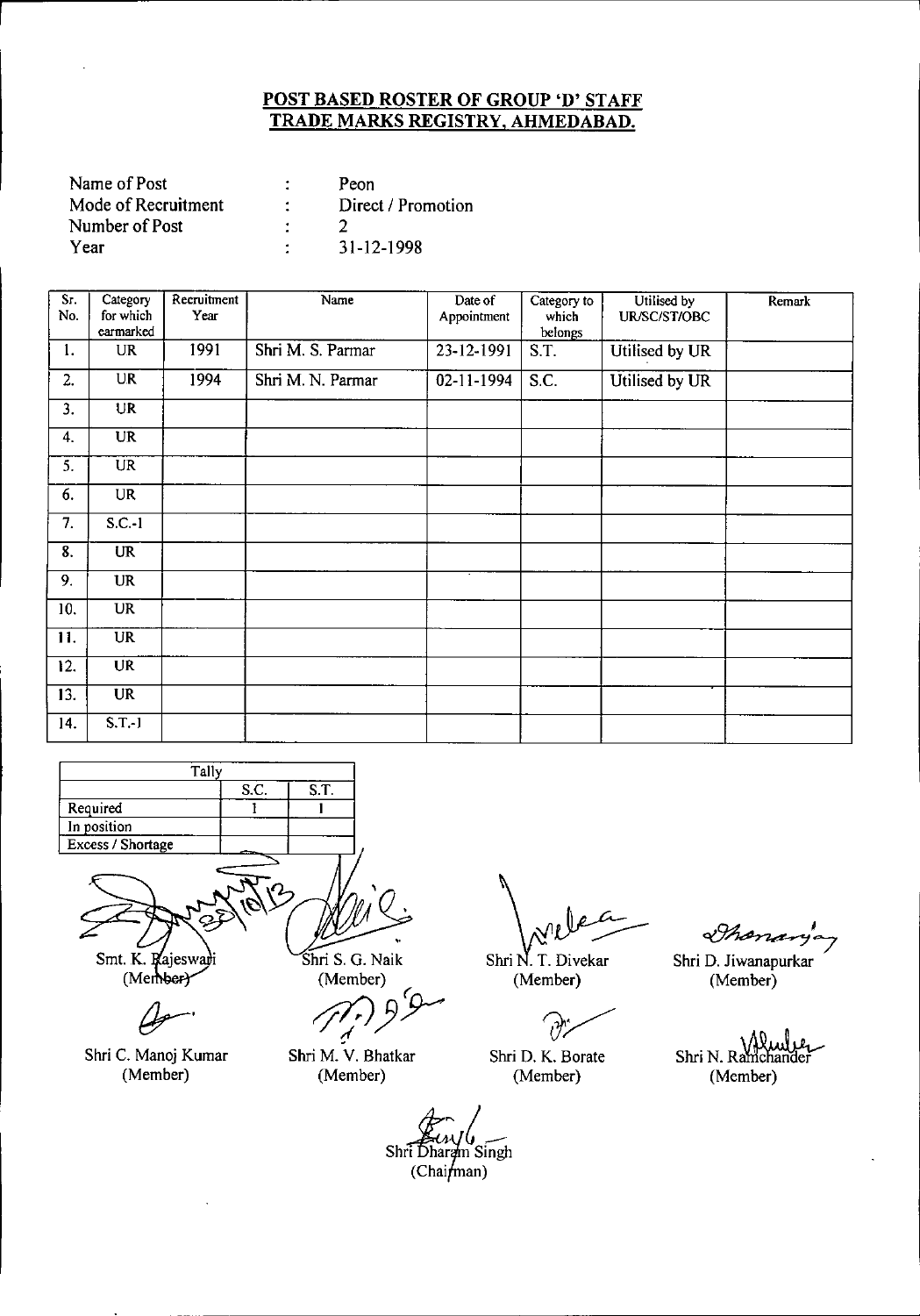| Name of Post        | Peon               |
|---------------------|--------------------|
| Mode of Recruitment | Direct / Promotion |
| Number of Post      |                    |
| Year                | 31-12-1999         |

| Sr.<br>No. | Category<br>for which  | Recruitment<br>Year | Name              | Date of<br>Appointment | Category to<br>which | Utilised by<br>UR/SC/ST/OBC | Remark |
|------------|------------------------|---------------------|-------------------|------------------------|----------------------|-----------------------------|--------|
|            | earmarked              |                     |                   |                        | belongs              |                             |        |
| 1.         | UR                     | 1991                | Shri M. S. Parmar | 23-12-1991             | S.T.                 | Utilised by UR              |        |
| 2.         | <b>UR</b>              | 1994                | Shri M. N. Parmar | $02 - 11 - 1994$       | S.C.                 | Utilised by UR              |        |
| 3.         | $\overline{\text{UR}}$ |                     |                   |                        |                      |                             |        |
| 4.         | UR                     |                     |                   |                        |                      |                             |        |
| 5.         | <b>UR</b>              |                     |                   |                        |                      |                             |        |
| 6.         | <b>UR</b>              |                     |                   |                        |                      |                             |        |
| 7.         | $S.C.-1$               |                     |                   |                        |                      |                             |        |
| 8.         | UR                     |                     |                   |                        |                      |                             |        |
| 9.         | <b>UR</b>              |                     |                   |                        |                      |                             |        |
| 10.        | <b>UR</b>              |                     |                   |                        |                      |                             |        |
| 11.        | <b>UR</b>              |                     |                   |                        |                      |                             |        |
| 12.        | <b>UR</b>              |                     |                   |                        |                      |                             |        |
| 13.        | $\overline{UR}$        |                     |                   |                        |                      |                             |        |
| 14.        | $S.T.-1$               |                     |                   |                        |                      |                             |        |



Smt. K. Rajesyari

(Member)

Ĝ

Shri C. Manoj Kumar (Member)

Shri S. G. Naik (Member)

*rf!/J3~*

Shri M. V. Bhatkar (Member)

 $\bigwedge_{\mathsf{Shri}\ \mathsf{N},\ \mathsf{T}. \ \mathsf{Divekar}}$ 

(Member)

 $\partial$ Shri D. K. Borate

(Member)

~

Shri D. JiWanapurkar/ (Member)

Shri N. Ramchander (Member)

Shri Dhafam Singh (Chairman)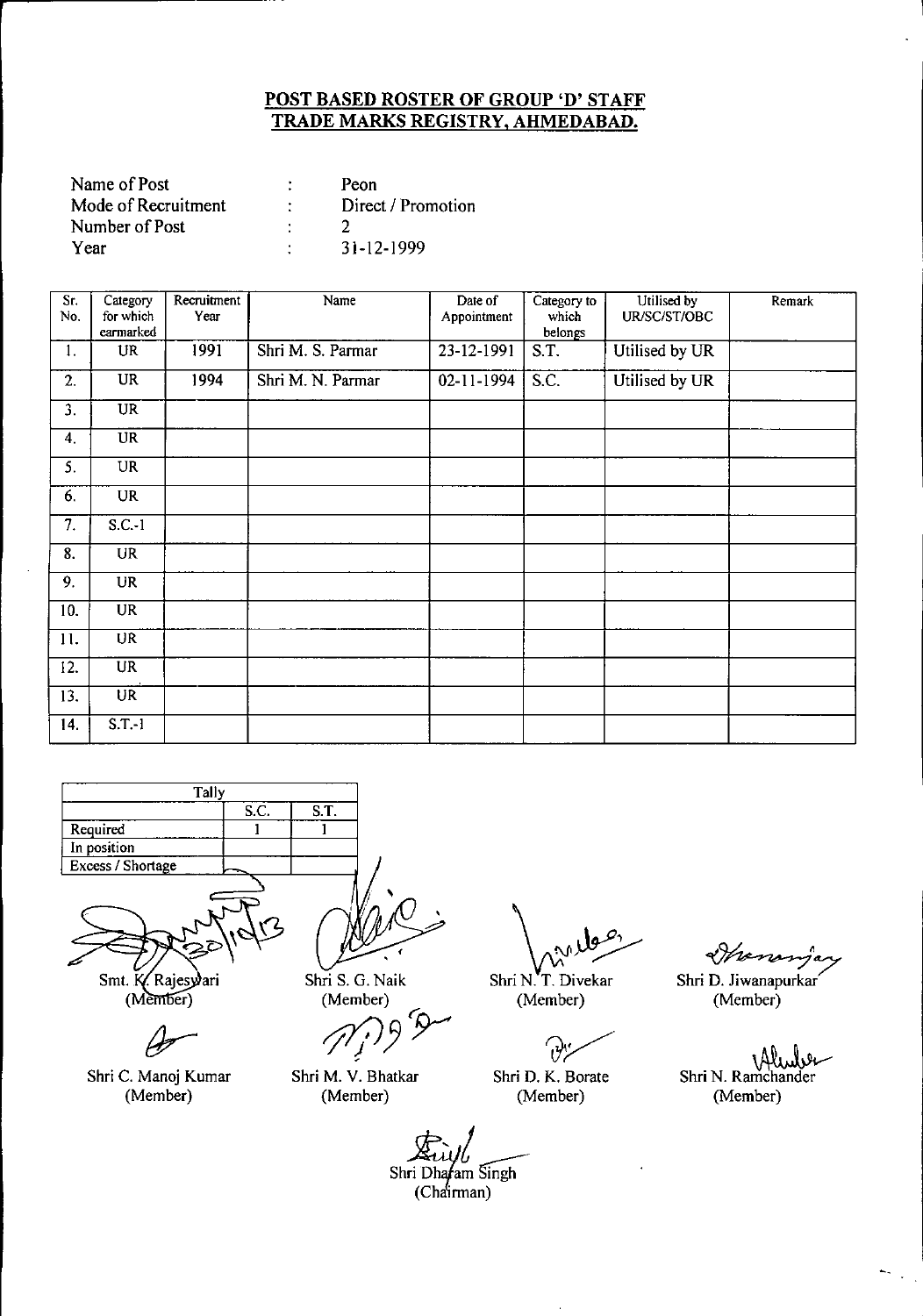| Name of Post        | Peon               |
|---------------------|--------------------|
| Mode of Recruitment | Direct / Promotion |
| Number of Post      |                    |
| Year                | 31-12-2000         |

| Sr.<br>No.        | Category<br>for which | Recruitment<br>Year | Name              | Date of<br>Appointment | Category to<br>which | Utilised by<br>UR/SC/ST/OBC | Remark |
|-------------------|-----------------------|---------------------|-------------------|------------------------|----------------------|-----------------------------|--------|
|                   | earmarked             |                     |                   |                        | belongs              |                             |        |
| 1.                | <b>UR</b>             | 1991                | Shri M. S. Parmar | 23-12-1991             | S.T.                 | Utilised by UR              |        |
| 2.                | <b>UR</b>             | 1994                | Shri M. N. Parmar | 02-11-1994             | S.C.                 | Utilised by UR              |        |
| 3 <sup>2</sup>    | <b>UR</b>             |                     |                   |                        |                      |                             |        |
| 4.                | O.B.C.1               |                     |                   |                        |                      |                             |        |
| 5.                | <b>UR</b>             |                     |                   |                        |                      |                             |        |
| 6.                | <b>UR</b>             |                     |                   |                        |                      |                             |        |
| 7.                | $S.C.-1$              |                     |                   |                        |                      |                             |        |
| 8.                | $O.B.C.-2$            |                     |                   |                        |                      |                             |        |
| 9.                | <b>UR</b>             |                     |                   |                        |                      |                             |        |
| 10.               | <b>UR</b>             |                     |                   |                        |                      |                             |        |
| 11.               | <b>UR</b>             |                     |                   |                        |                      |                             |        |
| $\overline{12}$ . | $O.B.C.-3$            |                     |                   |                        |                      |                             |        |
| 13.               | <b>UR</b>             |                     |                   |                        |                      |                             |        |
| 14.               | $S.T.-1$              |                     |                   |                        |                      |                             |        |

|                   | <b>Tally</b> |      |            |
|-------------------|--------------|------|------------|
|                   | S.C.         | S.T. | <b>OBC</b> |
| Required          |              |      |            |
| In position       |              |      |            |
| Excess / Shortage |              |      |            |
|                   |              |      |            |

Smt. K. ari **lajes** (Member)

Shri C. Manoj Kumar (Member)

ri S. G. Naik

(Member)<br>*<i>//////9*<sup>*9*</sup>

Shri M. V. Bhatkar (Member)

Shri N. T. Divekar<br>Shri N. T. Divekar Sh

(Member)

 $\overbrace{R}^{(n)}$ Shri D. K. Borate

(Member)

Inanon

Shri D. Jiwanapurkar (Member)

Shri N. Ramchander (Member)

Eively<br>Shri Dharam Singh

 $\overline{\overline{\text{}}\text{D}}$ <br>(Ch  $(Chainman)$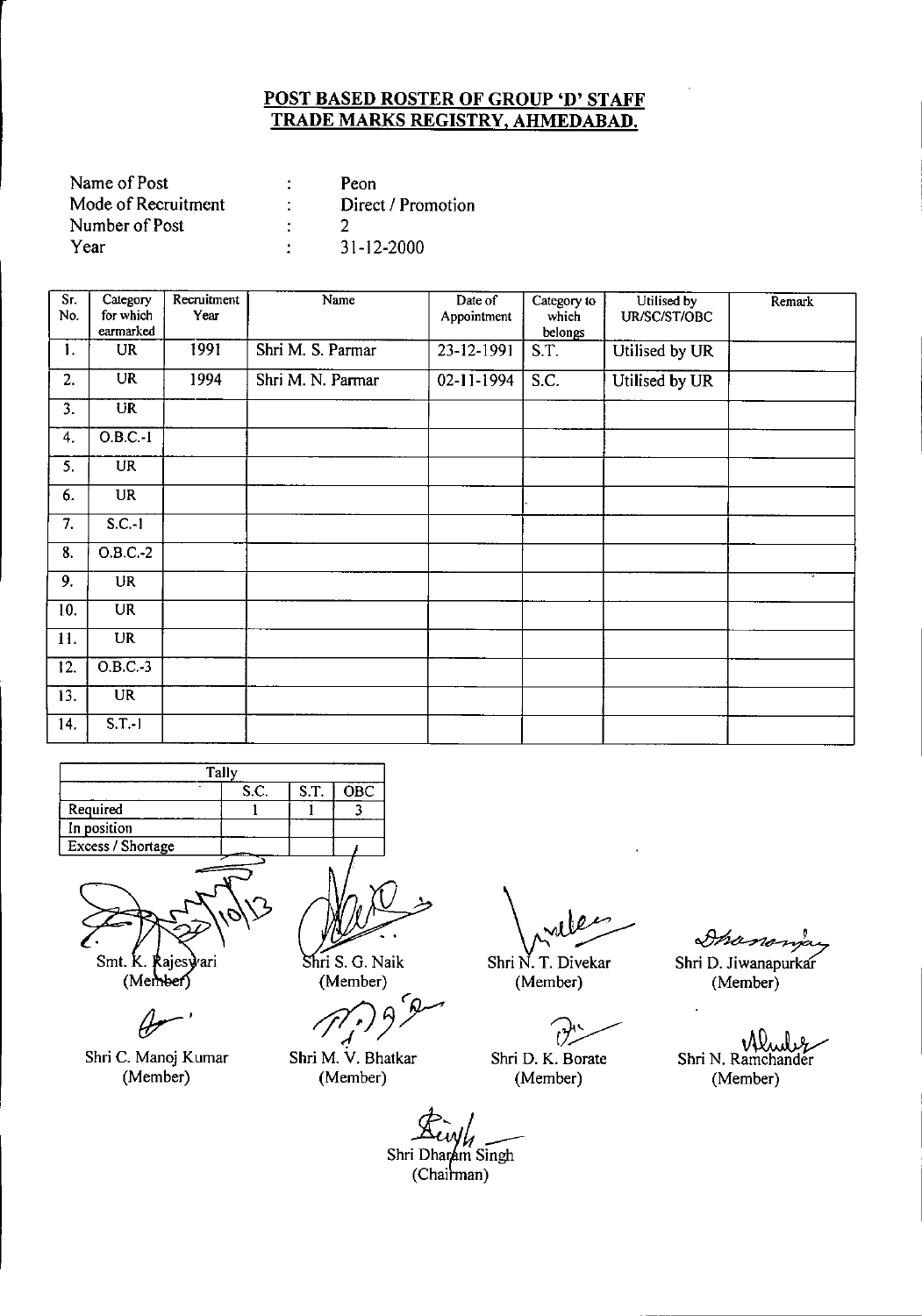| Name of Post        |   | Peon               |
|---------------------|---|--------------------|
| Mode of Recruitment |   | Direct / Promotion |
| Number of Post      | ٠ |                    |
| Year                |   | 31-12-2001         |

| Sr.<br>No.       | Category<br>for which  | Recruitment<br>Year | Name               | Date of<br>Appointment | Category to<br>which | Utilised by<br>UR/SC/ST/OBC | Remark                |
|------------------|------------------------|---------------------|--------------------|------------------------|----------------------|-----------------------------|-----------------------|
|                  | earmarked              |                     |                    |                        | belongs              |                             |                       |
| 1.               | <b>UR</b>              | 1991                | Shri M. S. Parmar  | 23-12-1991             | S.T.                 | Utilised by UR              |                       |
| 2.               | <b>UR</b>              | 1994                | Shri M. N. Parmar  |                        |                      |                             | Vacated on 08-03-2001 |
| 3.               | <b>UR</b>              | 2001                | Shri D. C. Chauhan | 14-06-2001             | S.C.                 | Utilised by UR              |                       |
| $\boldsymbol{4}$ | 0.B.C.1                |                     |                    |                        |                      |                             |                       |
| 5.               | UR                     |                     |                    |                        |                      |                             |                       |
| 6.               | <b>UR</b>              |                     |                    |                        |                      |                             |                       |
| $\overline{7}$ . | $S.C.-1$               |                     |                    |                        |                      |                             |                       |
| $\overline{8}$ . | $O.B.C.-2$             |                     |                    |                        |                      |                             |                       |
| 9.               | UR                     |                     |                    |                        |                      |                             |                       |
| 10.              | <b>UR</b>              |                     |                    |                        |                      |                             |                       |
| 11.              | UR                     |                     |                    |                        |                      |                             |                       |
| 12.              | $O.B.C.-3$             |                     |                    |                        |                      |                             |                       |
| 13.              | $\overline{\text{UR}}$ |                     |                    |                        |                      |                             |                       |
| 14.              | $S.T.-1$               |                     |                    |                        |                      |                             |                       |



Smt. K. Rajeswari (Member)

Shri C. Manoj Kumar (Member)

 $\stackrel{\vee}{\rightarrow}$ Shri S. G. Naik

(Member)<br>(*1*<sup>*2*</sup>*)*  $9^9$ 

Shri M. V. Bhatkar (Member)

 $\sqrt{\frac{1}{2}}$ 

Shri N. T. Divekar (Member)

**P1** 

Shri D. K. Borate (Member)

Shama

Shri D. Jiwanapurkar (Member)

Shri N. Ramchan (Member)

Shri Dharam Singh  $(Cha**r**man)$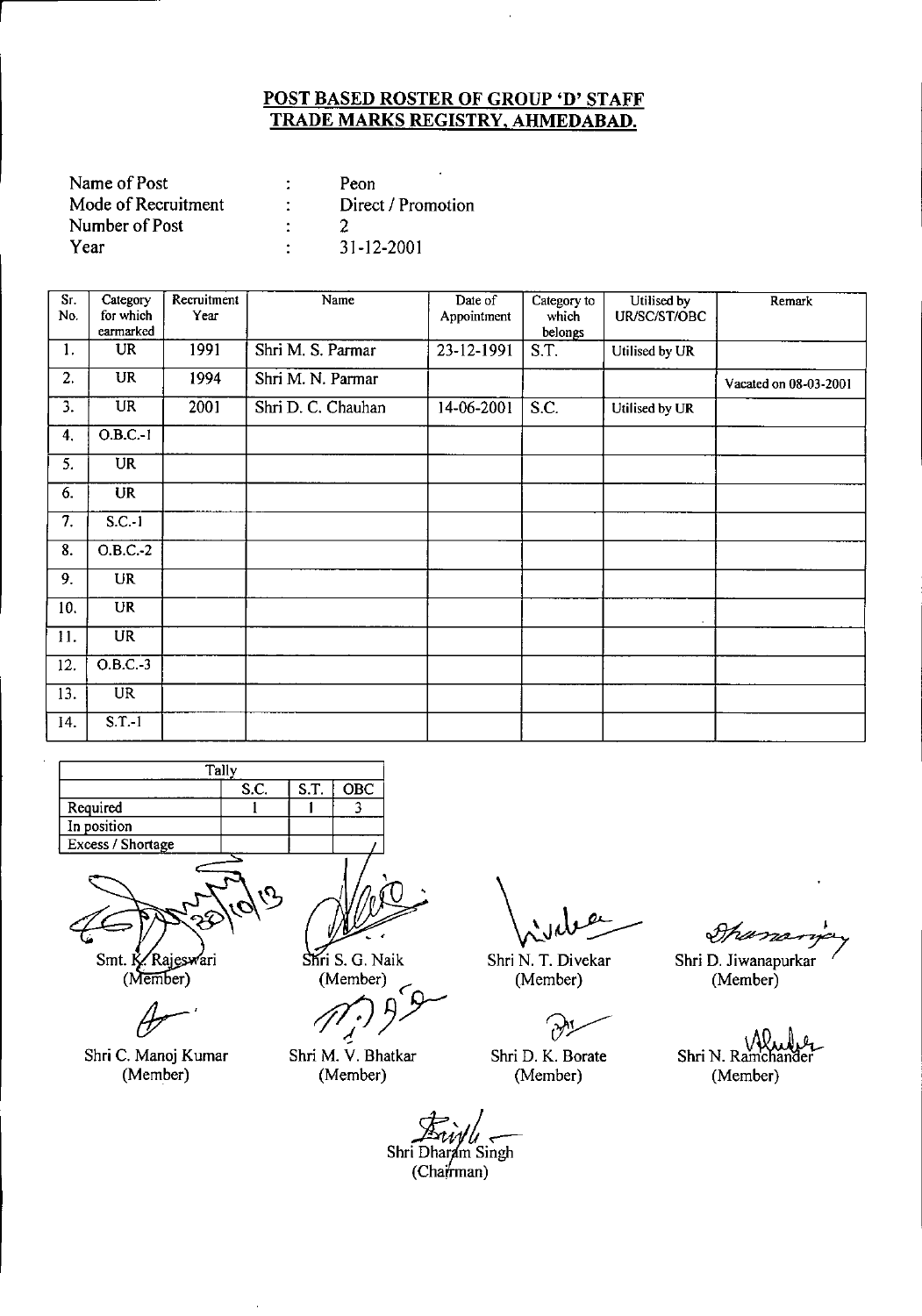| Name of Post        | Peon               |
|---------------------|--------------------|
| Mode of Recruitment | Direct / Promotion |
| Number of Post      |                    |
| Year                | $31 - 12 - 2002$   |

| Sr.<br>No.                | Category<br>for which  | Recruitment<br>Year | Name               | Date of<br>Appointment | Category to<br>which | Utilised by<br>UR/SC/ST/OBC | Remark                |
|---------------------------|------------------------|---------------------|--------------------|------------------------|----------------------|-----------------------------|-----------------------|
|                           | earmarked              |                     |                    |                        | belongs              |                             |                       |
| 1.                        | <b>UR</b>              | 1991                | Shri M. S. Parmar  | 23-12-1991             | S.T.                 | Utilised by UR              |                       |
| 2.                        | <b>UR</b>              | 1994                | Shri M. N. Parmar  |                        |                      |                             | Vacated on 08-03-2001 |
| 3.                        | $\overline{\text{UR}}$ | 2001                | Shri D. C. Chauhan | 14-06-2001             | $\overline{S.C.}$    | Utilised by UR              |                       |
| 4.                        | O.B.C.1                |                     |                    |                        |                      |                             |                       |
| 5.                        | <b>UR</b>              |                     |                    |                        |                      |                             |                       |
| 6.                        | <b>UR</b>              |                     |                    |                        | $\mathcal{L}$        |                             |                       |
| 7.                        | $S.C.-I$               |                     |                    |                        |                      |                             |                       |
| $\overline{\mathbf{8}}$ . | $O.B.C. -2$            |                     |                    |                        |                      |                             |                       |
| 9.                        | <b>UR</b>              |                     |                    |                        |                      |                             |                       |
| 10.                       | <b>UR</b>              |                     |                    |                        |                      |                             |                       |
| 11.                       | <b>UR</b>              |                     |                    |                        |                      |                             |                       |
| 12.                       | O.B.C.3                |                     |                    |                        |                      |                             |                       |
| 13.                       | <b>UR</b>              |                     |                    |                        |                      |                             |                       |
| 14.                       | $S.T.-1$               |                     |                    |                        |                      |                             |                       |

|                   | Tally |      |     |
|-------------------|-------|------|-----|
|                   | S.C.  | S.T. | OBC |
| Required          |       |      |     |
| In position       |       |      |     |
| Excess / Shortage |       |      |     |
|                   |       |      |     |

Smt.  $K$ . Raiesy яrі (Member)

Shri C. Manoj Kumar (Member)

.G. Naik (Member)

t'. **15**. G. Naik<br>Member)<br>(*J*<sup>*r*</sup>*r*) 9

Shri M. V. Bhatkar (Member)

Shri N. T. Divekar  $\backslash_{\mathcal{N}}$ e

(Member)

 $\widehat{\mathcal{Y}}^{\mathfrak{c}}$ 

Shri D. K. Borate (Member)

Thenanjay

Shri D. Jiwanapurkar (Member)

Shri N. Ramchander (Member)

 $\n \overleftrightarrow{E_{\text{tr}}}$ Shri Dharam Singh  $(Chafrman)$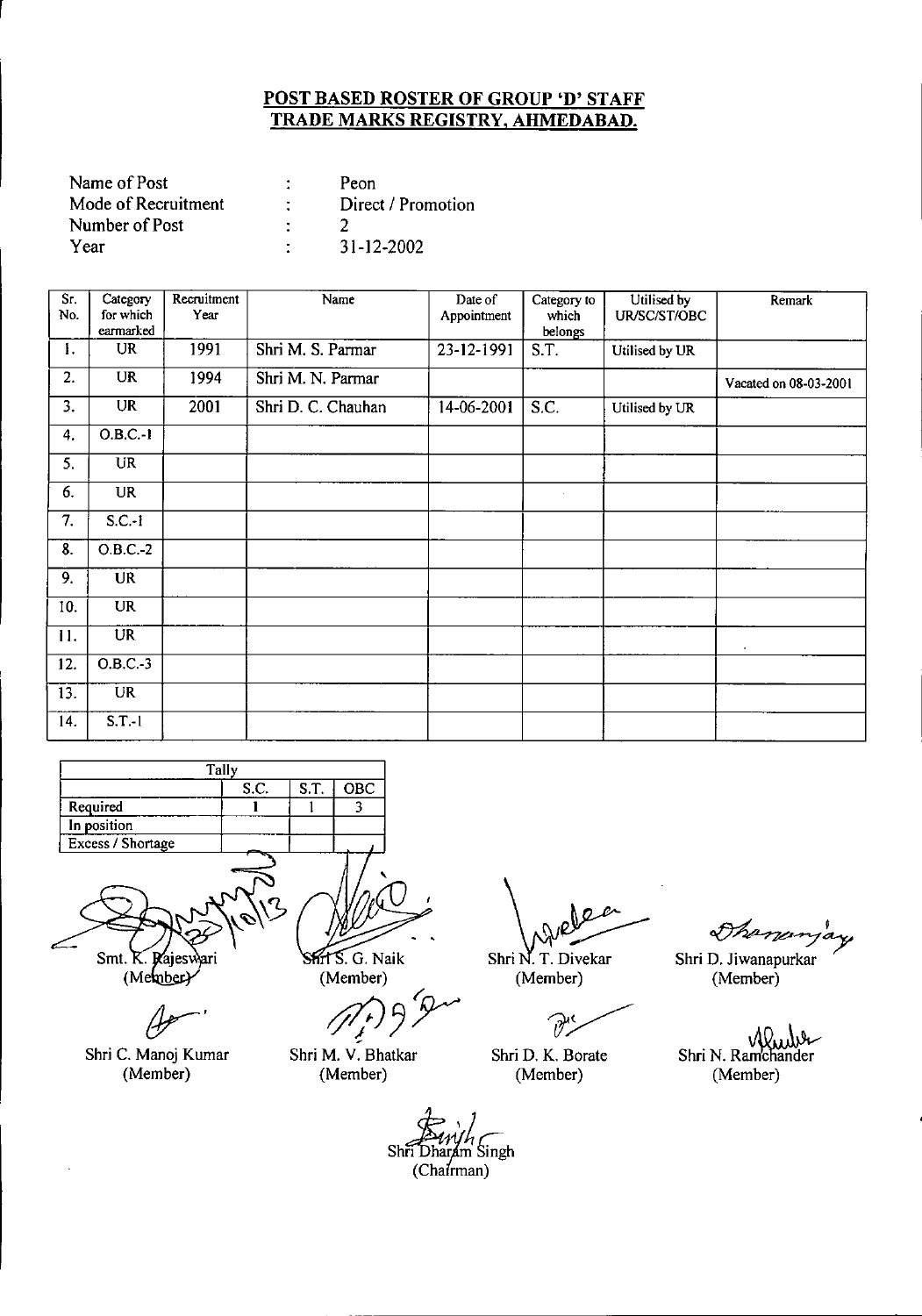| Name of Post        | Peon               |
|---------------------|--------------------|
| Mode of Recruitment | Direct / Promotion |
| Number of Post      |                    |
| Year                | 31-12-2003         |

| Sr.<br>No.                | Category<br>for which  | Recruitment<br>Year | Name               | Date of<br>Appointment | Category to<br>which | Utilised by<br>UR/SC/ST/OBC | Remark                |
|---------------------------|------------------------|---------------------|--------------------|------------------------|----------------------|-----------------------------|-----------------------|
|                           | earmarked              |                     |                    |                        | belongs              |                             |                       |
| 1.                        | <b>UR</b>              | 1991                | Shri M. S. Parmar  | 23-12-1991             | S.T.                 | Utilised by UR              |                       |
| 2.                        | <b>UR</b>              | 1994                | Shri M. N. Parmar  |                        |                      |                             | Vacated on 08-03-2001 |
| 3.                        | $\overline{\text{UR}}$ | 2001                | Shri D. C. Chauhan | 14-06-2001             | $\overline{S.C.}$    | Utilised by UR              |                       |
| 4.                        | $O.B.C.-1$             |                     |                    |                        |                      |                             |                       |
| 5.                        | <b>UR</b>              |                     |                    |                        |                      |                             |                       |
| 6.                        | <b>UR</b>              |                     |                    |                        |                      |                             |                       |
| $\overline{7}$ .          | $S.C.-1$               |                     |                    |                        |                      |                             |                       |
| $\overline{\mathbf{8}}$ . | $O.B.C.-2$             |                     |                    |                        |                      |                             |                       |
| 9.                        | <b>UR</b>              |                     |                    |                        |                      |                             |                       |
| 10.                       | UR                     |                     |                    |                        |                      |                             |                       |
| 11.                       | <b>UR</b>              |                     |                    |                        |                      |                             |                       |
| 12.                       | $O.B.C.-3$             |                     |                    |                        |                      |                             |                       |
| 13.                       | <b>UR</b>              |                     |                    |                        |                      |                             |                       |
| 14.                       | $S.T.-1$               |                     |                    |                        |                      |                             |                       |

| Tally             |  |      |      |            |  |  |
|-------------------|--|------|------|------------|--|--|
|                   |  | S.C. | S.T. | <b>OBC</b> |  |  |
| Required          |  |      |      |            |  |  |
| In position       |  |      |      |            |  |  |
| Excess / Shortage |  |      |      |            |  |  |
|                   |  |      |      |            |  |  |



(Member)

Shri C. Manoj Kumar (Member)

ri S. G. Naik (Member)

*ti* S. G. Naik<br>
(Member)<br>
(*M*<sub>*t*</sub>) 9 <sup>*p*</sup> */* .- Shri M. V. Bhatkar

(Member)

*~\f,J.ft* Shri N. T. Divekar

(Member)

سمبولي<br>Shri D. K. Borate

(Member)

Shaningay

Shri D. Jiwanapurkar (Member)

Shri N. Ramchander سەكىل (Member)

*}k/A:/6~* Shri Dharam Singh (Chairman)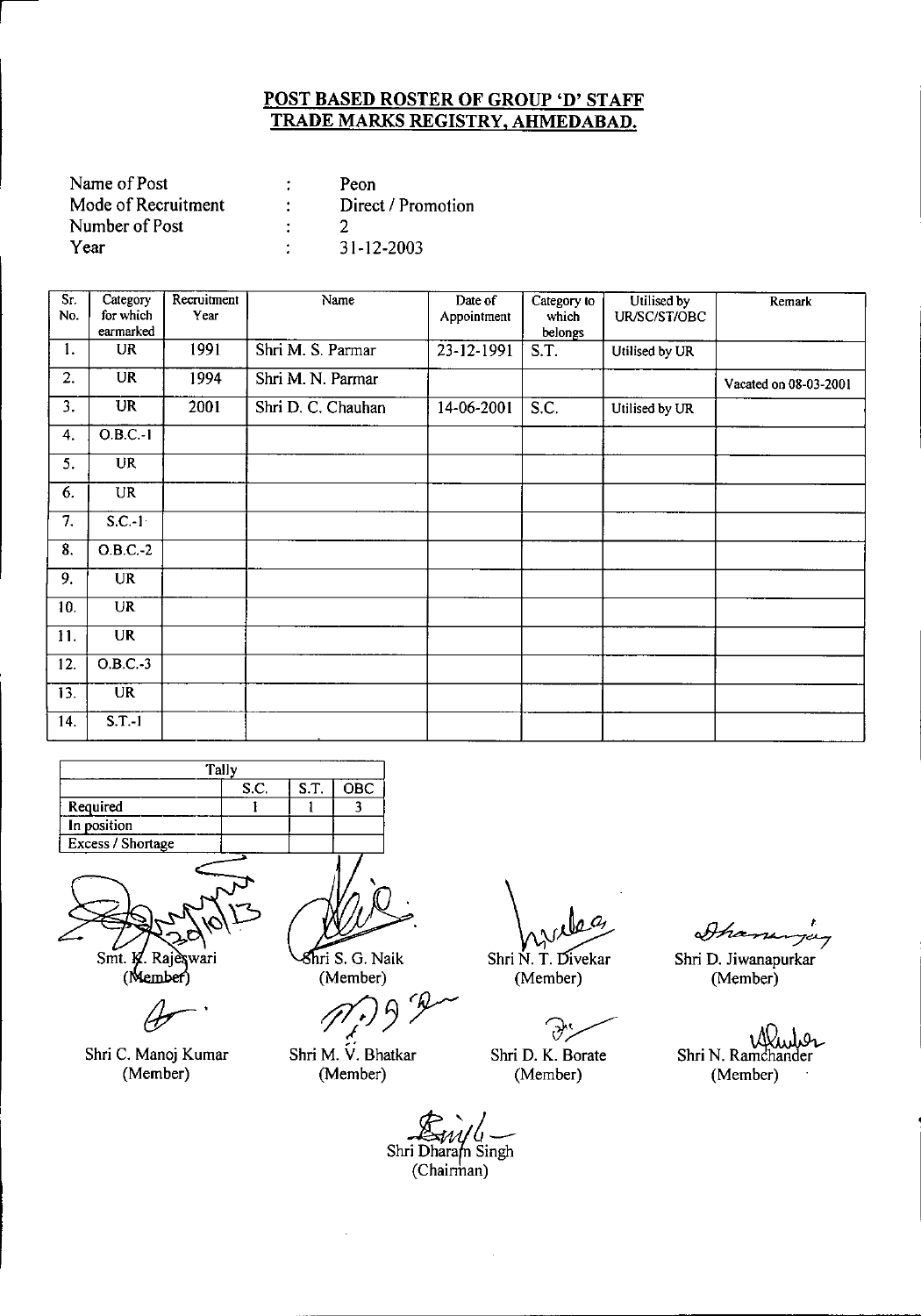| Name of Post        | Peon               |
|---------------------|--------------------|
| Mode of Recruitment | Direct / Promotion |
| Number of Post      |                    |
| Year                | $31 - 12 - 2004$   |

| Sr.<br>No.                | Category<br>for which  | Recruitment<br>Year | Name               | Date of<br>Appointment | Category to<br>which | Utilised by<br>UR/SC/ST/OBC | Remark                |
|---------------------------|------------------------|---------------------|--------------------|------------------------|----------------------|-----------------------------|-----------------------|
|                           | earmarked              |                     |                    |                        | belongs              |                             |                       |
| 1.                        | <b>UR</b>              | 1991                | Shri M. S. Parmar  | 23-12-1991             | S.T.                 | Utilised by UR              |                       |
| 2.                        | <b>UR</b>              | 1994                | Shri M. N. Parmar  |                        |                      |                             | Vacated on 08-03-2001 |
| 3.                        | <b>UR</b>              | 2001                | Shri D. C. Chauhan | 14-06-2001             | S.C.                 | Utilised by UR              |                       |
| 4.                        | $O.B.C.-1$             |                     |                    |                        |                      |                             |                       |
| 5.                        | <b>UR</b>              |                     | $\cdot$            |                        |                      |                             |                       |
| 6.                        | <b>UR</b>              |                     |                    |                        |                      |                             |                       |
| 7.                        | $S.C.-1$               |                     |                    |                        |                      |                             |                       |
| $\overline{\mathbf{8}}$ . | $O.B.C.-2$             |                     |                    |                        |                      |                             |                       |
| 9.                        | <b>UR</b>              |                     | $\bullet$          |                        |                      |                             |                       |
| 10.                       | <b>UR</b>              | ×.                  |                    |                        |                      |                             |                       |
| 11.                       | <b>UR</b>              |                     |                    |                        |                      |                             |                       |
| 12.                       | $\overline{O}$ .B.C.-3 |                     |                    |                        |                      |                             |                       |
| 13.                       | <b>UR</b>              |                     |                    |                        |                      |                             |                       |
| 14.                       | $S.T.-1$               |                     |                    |                        |                      |                             |                       |

|                   | Tally |      |     |
|-------------------|-------|------|-----|
|                   | S.C.  | S.T. | OBC |
| Required          |       |      |     |
| In position       |       |      |     |
| Excess / Shortage |       |      |     |
|                   |       |      |     |



Smt K. Rajeswari (Member)

*Yr'*

Shri C. Manoj Kumar (Member)

 $\mathbf{r}$ 

Shri S. G. Naik ~

(Member)<br>*J*<sub>p</sub><sup>1</sup></sub>*p*<sub>2</sub>

Shri M. V. Bhatkar (Member)

Shri N. T. Oivekar (Member)

باللوق<br>م

 $\bar{z}$ 

Shri O. K. Borate (Member)

09 f re

Shri D. Jiwanapurkar (Member)

Muhv Shri N. Ramchander (Member)

Shri Dharam Singh  $(Chain$